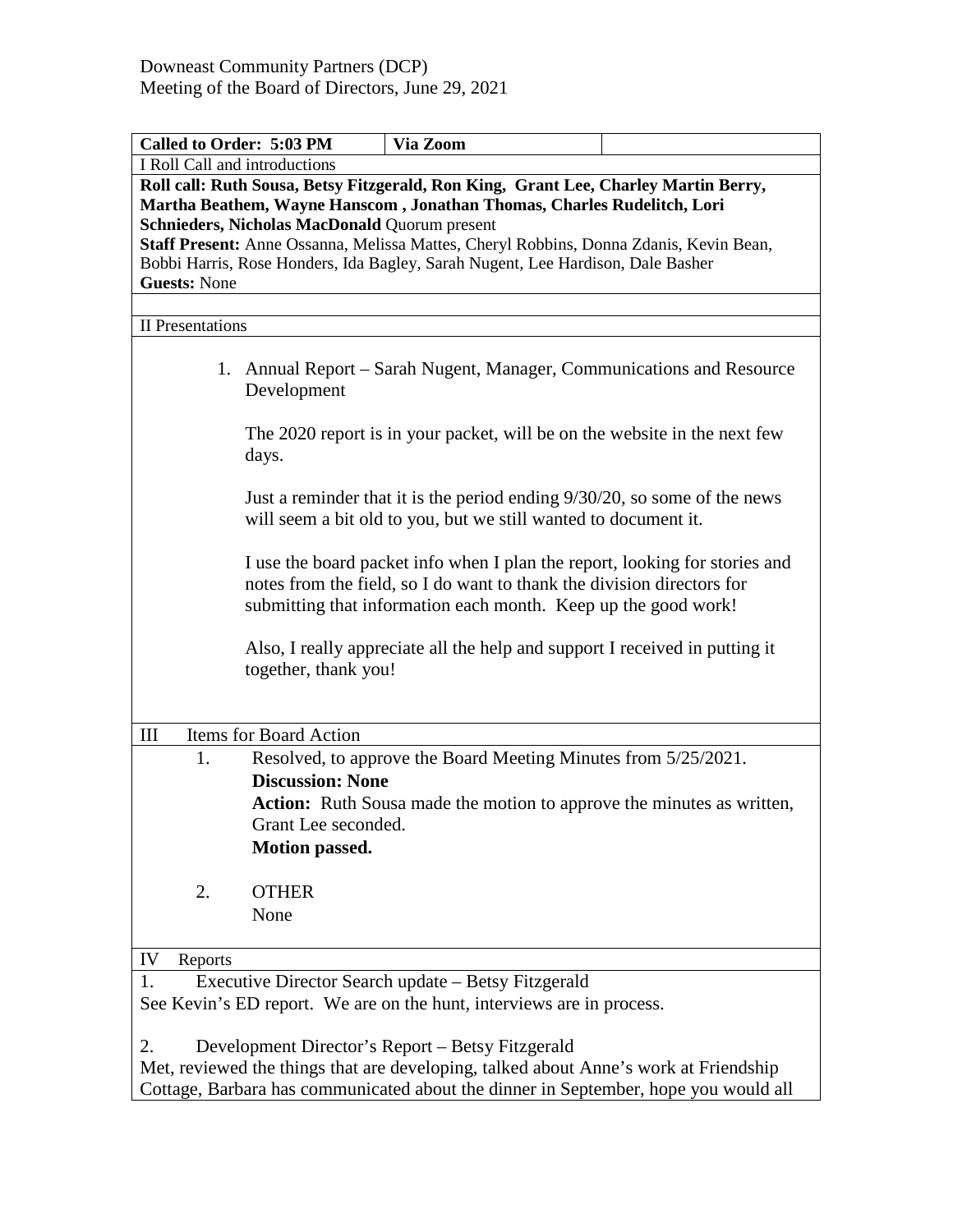be a part of it.

FC Raffle tickets are still on sale, drawing is July 15.

3. Interim Executive Directors Report – Kevin Bean You received a copy of report sent out to all board and staff. Wanted to reformat what is shared with staff, show the shift in leadership, wanted to bring staff more together, give them more info. Put vision, mission, and values there for everyone to see on a regular basis.

Started talking about a staff day October 8. Agency will be closed. Heard from many that this is necessary, we haven't gathered as a whole group since October of 17.

Still looking for a place to hold July board meeting, will keep you posted.

Let Kevin know if he missed any dates of upcoming meetings.

4. Finance Directors Report – Kevin Bean

This month better than expected, couple of things came in. expected a reduction in surplus, but didn't happen.

Just over 4,000,000 in the bank, rent relief funds are being drawn down quickly. State is looking at another phase. They want to close this phase by September, think we will be able to do that. Looking forward to the next round.

Revenues over budget 23%, expenses 17%. Due to rent program not being included in the budget. Will be adjusting budget by next month to reflect rent relief program.

Transportation still showing deficit, hoping to have rate adjustment.

FC has seen some unexpected revenue, but billing is down.

Been a very good year for investments.

SEED is going better than expected, given COVID 19.

Question: did the money that came in for COVID reduce the chance of a deficit at the end of the year.

Yes, in some cases, in other cases, it doesn't have an impact on operations and budget.

Question: number of empty positions – have we thought about revisiting the compensation study? It's possible that compensation isn't keeping up with the change caused by the pandemic and the labor shortage.

Unfortunately, current contracts don't make allowances for rapidly changing labor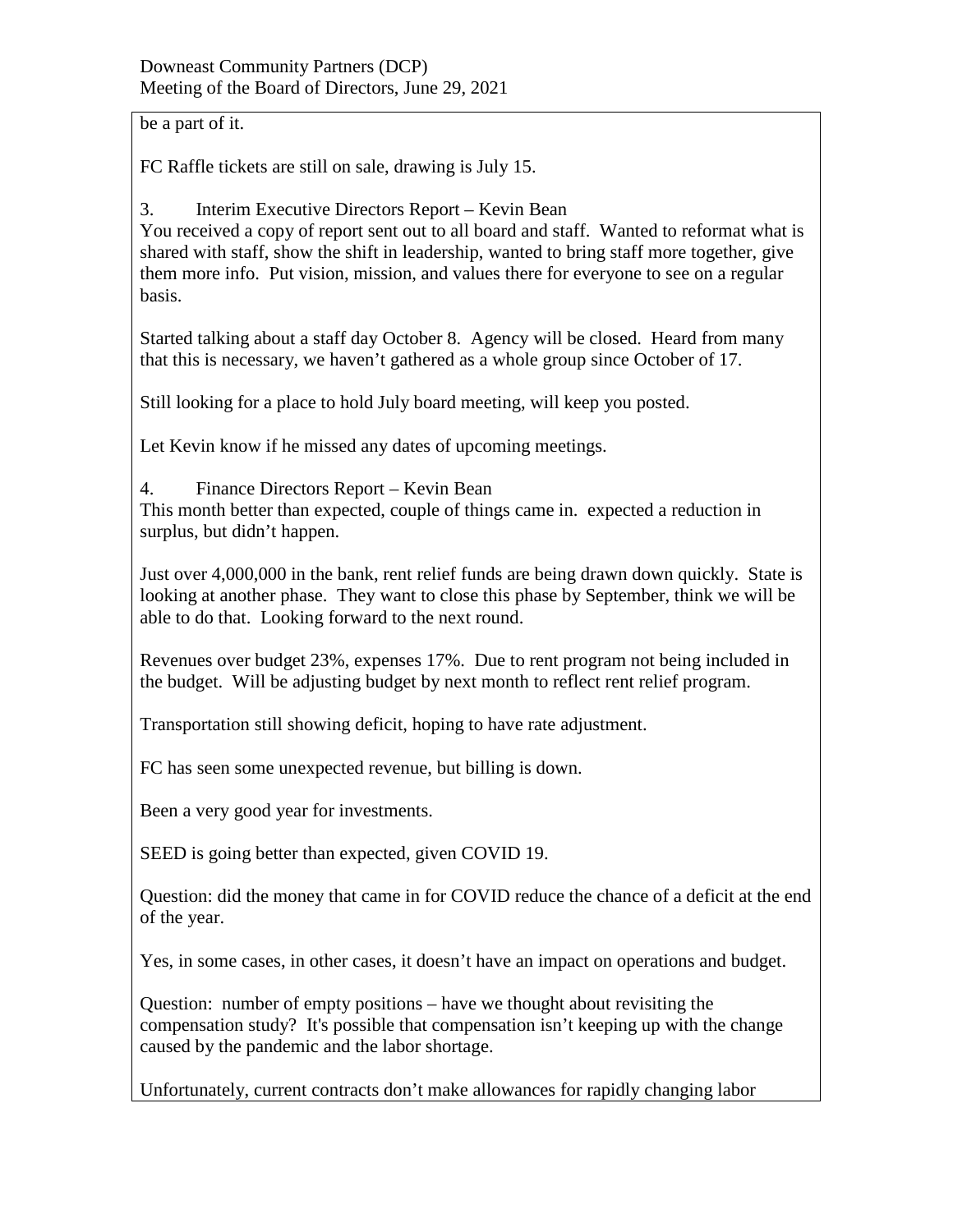markets.

Is there a way to use grant funding to fill the gap?

It is also a slippery slope, if we raise salaries to these levels and the economy shifts back to more "normal" then we are left paying a higher rate.

Another CAP in Maine is planning on bringing the rates up for drivers, but this is going to cause compression, which will need to be dealt with. They expect these increases and loyalty bonuses to cost about a million dollars.

Also, finding other funding shifts the onus from contracts to fully fund the services that they require. If we go out and find other funding, then they do not have a full understanding of the cost of the service, and will expect this to continue, not paying the cost of the program.

We have raised some salaries, doing some surveying, determined that driver salaries are lowest in the area, and looking at the budget to determine if we can afford the necessary increase. Also, Melissa has raised some of the salaries on the minimum wage level positions.

Lori is thinking about some plans for her students, including paid interns and student teachers. She will be in touch with Melissa to see if there is a way this can help.

Comment – noted two communications from regional office – going to start looking at attendance and enrollment. Struggled with that even before COVID, enhancing pay is one way to get at it. But if Regional Office tightens up on the reins, we could be in trouble without full attendance and enrollment.

Question – It would be helpful to hear from DCP what would be helpful for the board members to do around recruitment and retention. Can you be super specific about how we can help with recruitment? Do you want us to be innovative with recruitment, what would be helpful? There are strategies, would be interested in joining in conversations.

Melissa's answer: Yes, all suggestions are welcome

It is on our leadership team agenda for next week, board members could definitely add to the conversation.

Question – are all the Head Start working with reduced staff because of everything that is going on? Would National look at it and determine that they need to make some adjustments?

Melissa's answer: with Biden looking hard at PreK, feeling hopeful that we can professionalize the child care field, and increase wages to match public pre K wages.